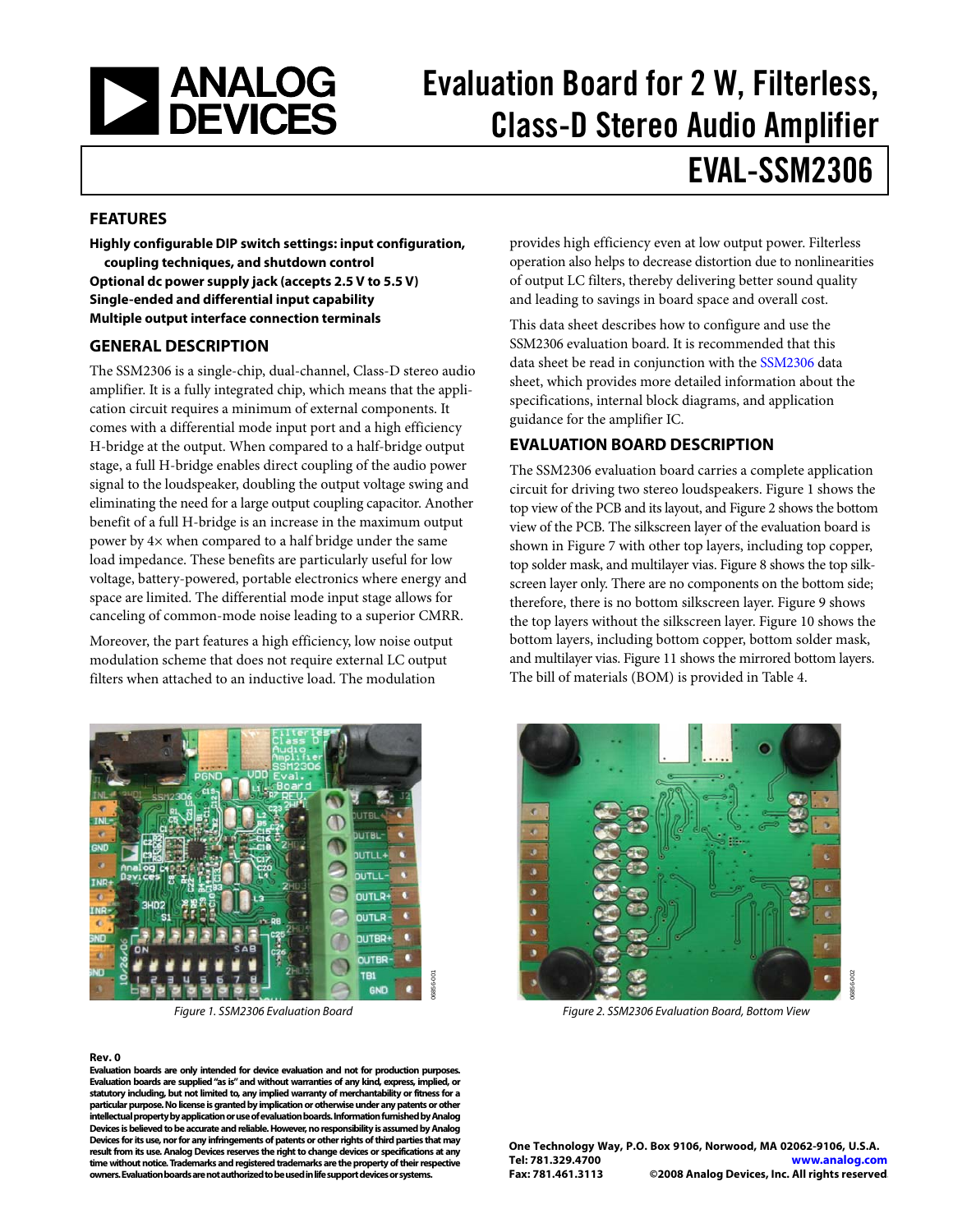## <span id="page-1-0"></span>EVAL-SSM2306

### **TABLE OF CONTENTS**

#### **REVISION HISTORY**

8/08-Revision 0: Initial Version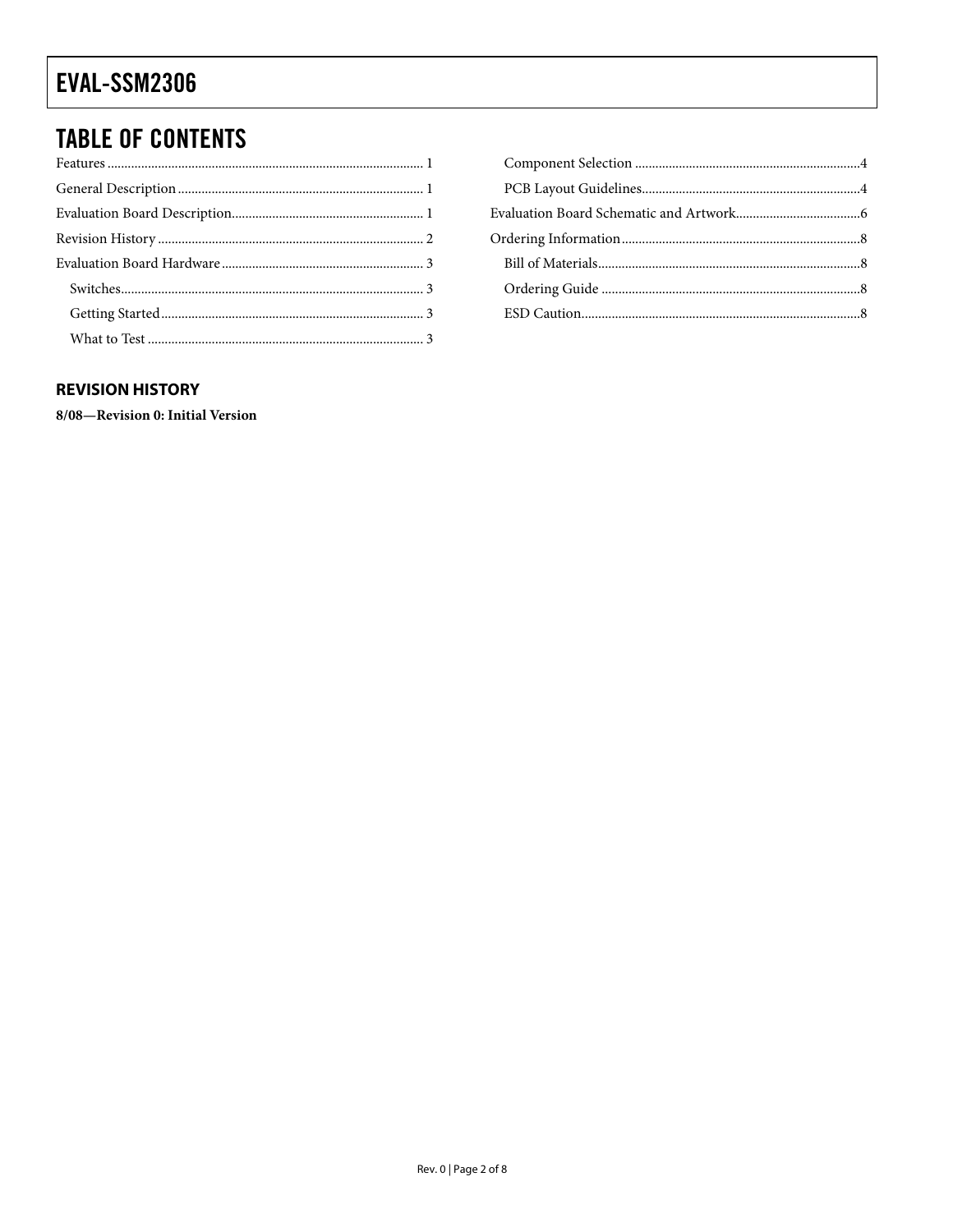### <span id="page-2-1"></span><span id="page-2-0"></span>EVALUATION BOARD HARDWARE

Note that the [SSM2306](http://www.analog.com/SSM2306) evaluation board and layout guidelines were developed by Gang Liu of Analog Technologies, Inc., Sunnyvale, CA.

### **SWITCHES**

On the upper left corner of the evaluation board is an audio stereo jack connector (3.5 mm), J1. The evaluation board uses a conventional audio stereo signal connector/cable to receive standard stereo audio signals from common appliances such as DVD players, PCs, and TVs. Note that the two output signals from the J1 connector are combined by a resistor network, R1 and R2, into a single signal. This connector provides single-ended audio signals only. Therefore, when this input connector is used, the S1E and S1F switches must be placed in the up position to ac short-circuit the negative input ports to ground. This signal path is shown in the schematic in [Figure 6](#page-5-1). Some appliances have strong ground noise. If the audio source has strong ground noise, do not use the J1 connector as the input connection point. A single-ended input signal with strong ground noise can generate an audible hissing sound at the output. If this problem occurs, a differential mode connection is needed to cancel the ground noise interference.

When differential mode audio signals are used as the input signal source, use the headers 3HD1 and 3HD2 or use the soldering pads located on the left side of the board. The top header (3HD1) is for the left channel signals, and the lower header (3HD2) is for the right channel. For differential mode, turn the S1E and S1F switches to their off position (the down position).

There are two ground soldering pads on the lower left corner of the evaluation board. At the bottom of the board is a switch bank; the switch names and their corresponding functions are shown in [Table 1](#page-2-2).

<span id="page-2-2"></span>

| <b>Switch Name</b> | <b>Function</b>                             |
|--------------------|---------------------------------------------|
| S <sub>1</sub> A   | AC-couple left channel, noninverting input  |
| S <sub>1</sub> B   | AC-couple left channel, inverting input     |
| S <sub>1</sub> C   | AC-couple right channel, inverting input    |
| S <sub>1</sub> D   | AC-couple right channel, noninverting input |
| S <sub>1</sub> F   | AC ground left channel, inverting input     |
| S <sub>1</sub> F   | AC ground right channel, inverting input    |
| S1H                | Shutdown                                    |

When the S1A, S1B, S1C, and S1D switches are placed in the up position, their corresponding coupling capacitors are shorted; when these switches are placed in the down position, the coupling capacitors are inserted in the signal paths.

The S1E and S1F switches are used to ac short-circuit the left and right channel negative input ports to ground, respectively. This function is generally recommended, but is only necessary when driving the input ports in single-ended mode. After shorting the negative input ports to ground, the noise picked up by the input port connections is conducted to ground.

The S1H switch is for the shutdown function: the up position is for shutdown, and the down position turns the amplifier on.

The upper right corner of the evaluation board has a dc power jack connector, J2. The center pin is for the positive terminal. The jack takes 2.5 V to 5.5 V voltage. With the input voltage at 5 V, the maximum peak current is approximately 1.2 A when driving a 4  $\Omega$  load, and 0.6 A when driving an 8  $\Omega$  load.

There are two solder pads at the top center edge of the evaluation board for connecting the power supply voltages by clipping or soldering.

All the output ports are located on the right side of the board and are labeled. See the legend on the evaluation board and on the schematic [\(Figure 6](#page-5-1)).

There are three ways to connect the output signals to the loads (the loudspeakers): using the four 2-pin headers 2HD1 to 2HD4, using the terminal block, or using the soldering pads.

#### **GETTING STARTED**

To ensure proper operation, follow these steps carefully.

- 1. Verify that the control switches are set as follows:
	- Shutdown control: S1H down. This activates the amplifier.
	- Audio source: S1E and S1F. For single-ended mode (audio jack), place S1E and S1F in the up position.
	- Input coupling: S1A, S1B, S1C, and S1D. For most applications, ac-couple the inputs by placing these switches in the down position.
- 2. Connect the loads to the proper output ports, depending on the application. To connect the loads immediately after the ferrite beads, use the OUTBL+, OUTBL−, OUTBR+, and OUTBR− nodes. To connect the loads after the inductors, use the OUTLL+, OUTLL−, OUTLR+, and OUTLR− nodes.
- 3. Connect the power supply with the correct polarity and proper voltage.

#### **WHAT TO TEST**

When implementing the SSM2306 evaluation board, test the evaluation board for the following items:

- Electromagnetic interference (EMI). Connect wires for the speakers in the same length as for the actual application and perform the EMI test.
- Signal-to-noise ratio (SNR).
- Total harmonic distortion + noise (THD + N).
- Output noise. Use an A-weighting filter to filter the output before the measurement meter.
- Maximum output power.
- Efficiency.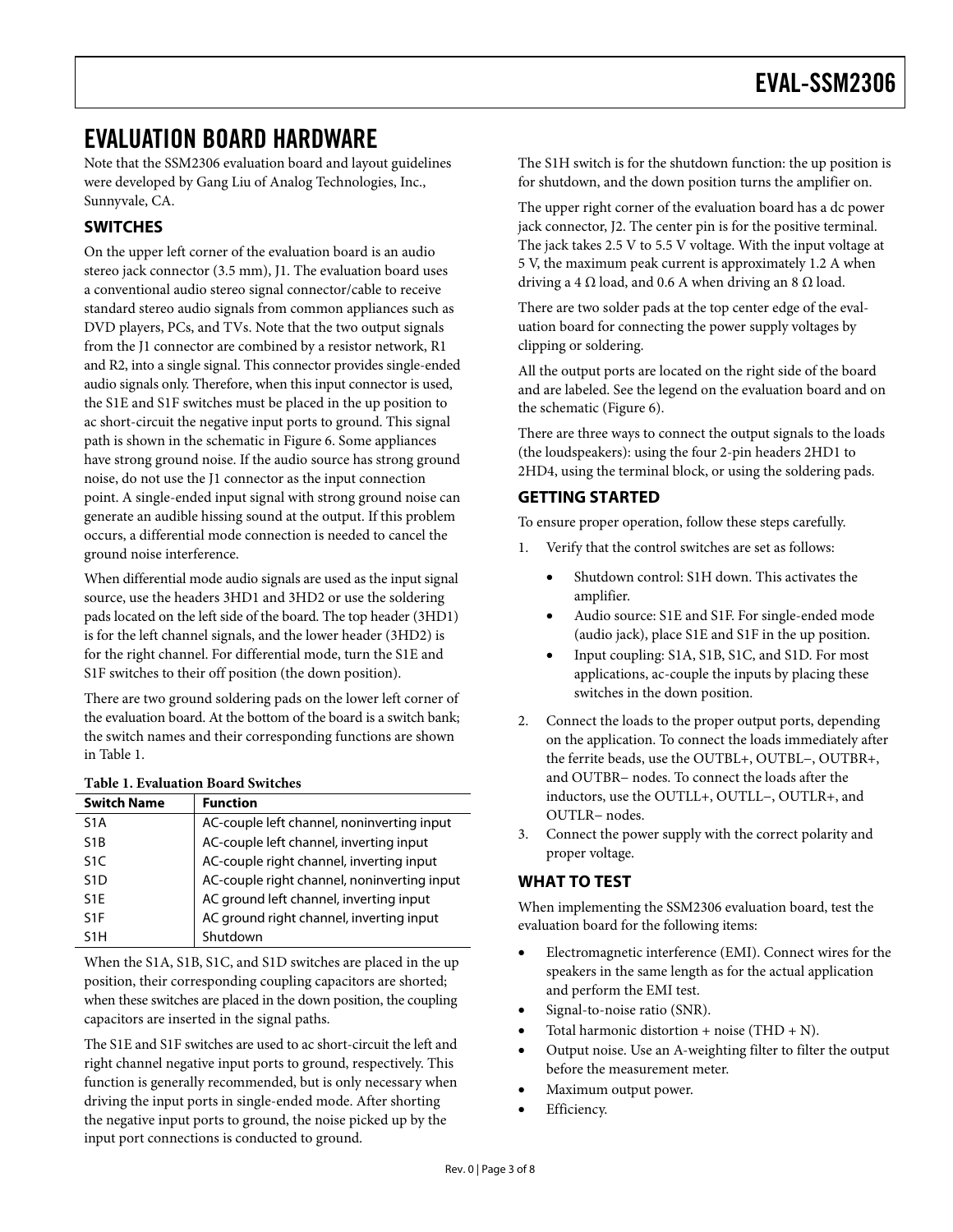#### <span id="page-3-0"></span>**COMPONENT SELECTION**

Selecting the right components is the key to achieving the performance required at the budgeted cost. The BOM for the SSM2306 evaluation board is provided in [Table 4](#page-7-0).

#### **Input Coupling Capacitors**

The input coupling capacitors, C1, C2, C3, and C4, should be large enough to couple the low frequency signal components in the incoming signal and small enough to filter out unnecessary low frequency signals. For music signals, the selected cutoff frequency is often between 20 Hz and 30 Hz. The value of the coupling capacitor is calculated as follows:

 $C = 1/(2\pi \times R \times f_c)$ 

<span id="page-3-2"></span>where:  $R = 43 \text{ k}\Omega + \text{R}_{\text{EXT}}.$  $f_c$  is the cutoff frequency.

#### **Input Series Resistors**

The input series resistors, R1, R2, R3, and R4, are not necessary for amplifier operation and are needed only when special gain values are required. Using resistors with too high a value increases the input noise.

#### **Output Beads**

The output beads, B1, B2, B3, and B4, are necessary components for filtering out the EMI caused at the switching output nodes when the length of the speaker wire is greater than 10 cm. The penalty for using ferrite beads for EMI filtering is slightly worse noise and distortion performance at the system level due to the nonlinearity of the beads.

Ensure that these beads have enough current conducting capability while providing sufficient EMI attenuation. The current rating needed for an 8 Ω load is approximately 600 mA, and impedance at 100 MHz must be > 220  $Ω$ . In addition, the lower the dc resistance (DCR) of these beads, the better for minimizing their power consumption. [Table 2](#page-3-1) describes the recommended bead.

#### **Table 2. Recommended Output Bead**

<span id="page-3-1"></span>

| <b>Part Number</b>    | l Manu-<br>$ $ facturer $ Z(\Omega) $ (mA) |     | <b>IMAX</b> | <b>DCR</b><br>$(\Omega)$ | Size (mm)                            |
|-----------------------|--------------------------------------------|-----|-------------|--------------------------|--------------------------------------|
| BLM18EG221SN1D Murata |                                            | 220 | 2000        |                          | $0.05$   $1.6 \times 0.8 \times 0.8$ |

#### **Output Shunting Capacitors for the Beads**

<span id="page-3-3"></span>There are two groups of output shunting capacitors for the beads: C11 to C14 and C23 to C26. Capacitors C11 to C14 filter out lower frequency EMI ≤250 MHz; Capacitors C23 to C26 filter out higher frequency EMI >250 MHz. Use small size (0603 or 0402) multilayer ceramic capacitors made of X7R or C0G (NP0) materials. The higher the value of these capacitors, the lower the residual EMI level at the output, and the higher the quiescent current at the power supply. The recommended values for Capacitors C11 to C14 are 500 pF to 1 nF; the recommended values for Capacitors C23 to C26 are 100 pF to 200 pF.

#### **Output Inductors**

Some users do not allow high frequency EMI in the system and prefer using inductors to filter out high frequency components at the output nodes. Choose inductance >2.2 μH for these inductors. The higher the inductance, the lower the EMI at the output and the lower the quiescent current at the power supply.

However, note that higher inductance increases the power consumption of the inductors when the output power level is high. Analog Devices, Inc., recommends using 2.2 μH to 10 μH inductors with a current rating of >600 mA (saturation current) for an 8  $\Omega$  load. [Table 3](#page-3-2) describes the recommended inductors.

|  | Table 3. Recommended Output Inductors |  |  |
|--|---------------------------------------|--|--|
|--|---------------------------------------|--|--|

|                    | Manu-                     |           | <b>I</b> <sub>MAX</sub> | <b>DCR</b> |                              |
|--------------------|---------------------------|-----------|-------------------------|------------|------------------------------|
| <b>Part Number</b> | facturer                  | $(\mu H)$ | (mA)                    | $(\Omega)$ | Size (mm)                    |
| LQH32CN4R7M53      | Murata                    | 4.7       | 650                     | 0.15       | $3.2 \times 2.5 \times 1.55$ |
| LQH32CN3R3M53      | Murata                    | 3.3       | 710                     | 0.12       | $3.2 \times 2.5 \times 1.55$ |
| LOH32CN2R2M53      | Murata                    | 2.2       | 790                     | 0.1        | $3.2 \times 2.5 \times 1.55$ |
| SD3118-100-R       | Cooper<br><b>Bussmann</b> | 10        | 900                     | 0.3        | $3.1 \times 3.1 \times 1.8$  |
| ELL4LM100M         | Panasonic                 | 10        | 690                     | 0.18       | $3.8 \times 3.8 \times 1.8$  |
| LBC2518T2R2M       | Taiyo<br>Yuden            | 2.2       | 630                     | 0.169      | $2.5 \times 1.8 \times 1.8$  |
| 1033AS-4R7M        | Toko                      | 4.7       | 680                     | 0.31       | $3.8 \times 3.8 \times 1.0$  |

#### **PCB LAYOUT GUIDELINES**

Correct PCB layout is critical in application designs to prevent EMI from exceeding allowable limits and to ensure that the amplifier chip operates below the temperature limit. Follow these guidelines carefully when designing the PCB layout.

1. Place nine vias onto the thermal pad of the amplifier. The outer diameter of the vias should be 0.5 mm, and the inner diameter should be 0.33 mm. If internal layers are available in the PCB, allocate an area as large as possible to the ground planes and connect these vias to the ground planes (see [Figure 3](#page-3-3)). If internal layers are available, allocate a specific area as a heat sink; make sure to connect the vias conducting heat to the internal layers.



Figure 3. Heat Sink Layout

2. Place the EMI filtering beads (B1, B2, B3, and B4) as close to the amplifier chip as possible. If you use output inductors (L1, L2, L3, and L4) in the application design, place them as close to the amplifier chip as possible.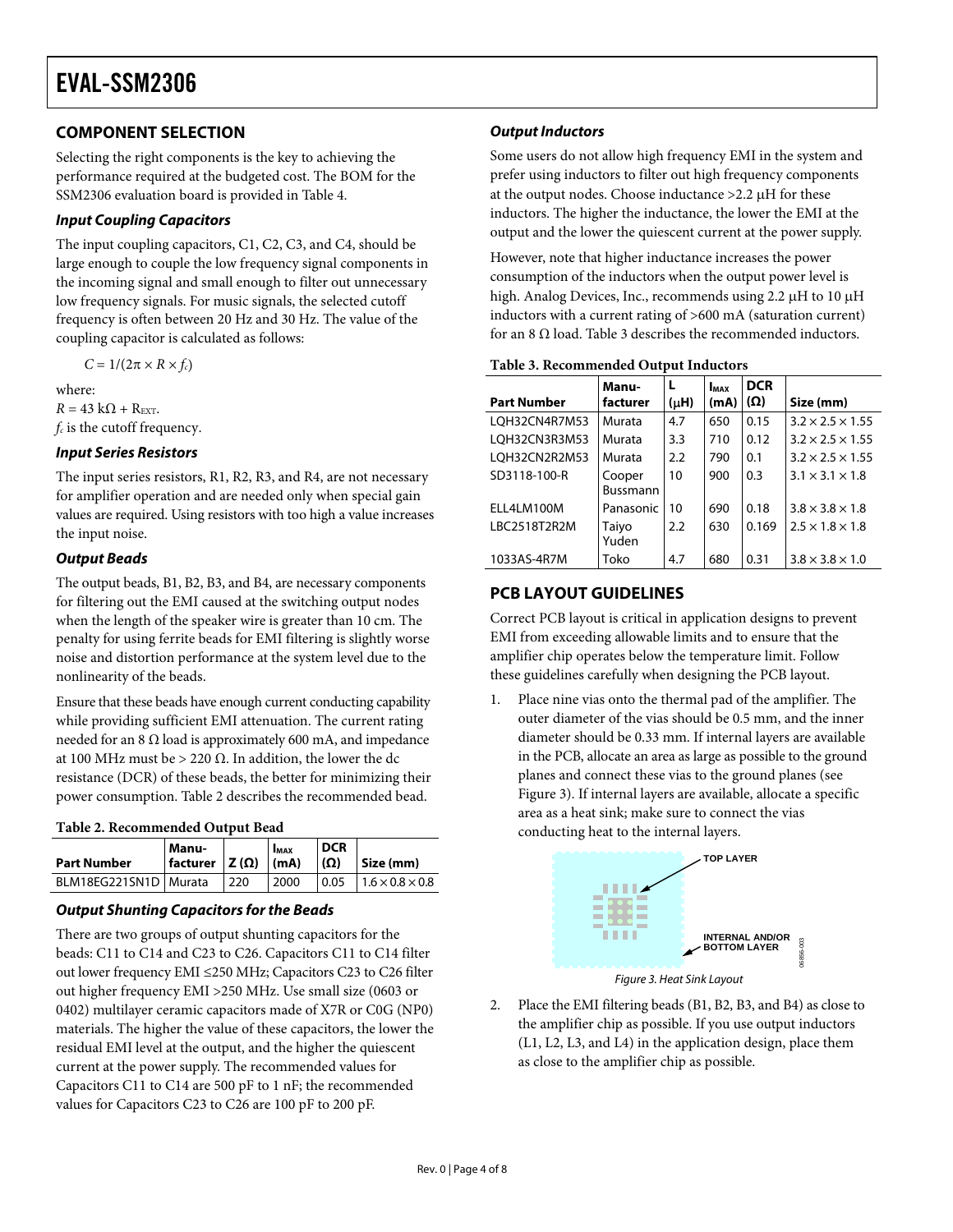- 3. Place the decoupling capacitors for the beads (C11 to C14 and C23 to C26) as close to the amplifier chip as possible, and connect all their ground terminals together, as shown in [Figure 4.](#page-4-0) The same principle applies to the decoupling capacitors for the inductors (C15 to C18) if inductors are used in the application design. Ideally, solder their ground terminals together; do not rely on PCB tracks or ground planes to connect their ground terminals together.
- 4. Place the first decoupling capacitor for the power supply (C19) as close to the amplifier chip as possible, and connect its ground terminal directly to the IC GND pins (Pin 13 and Pin 16), as shown in [Figure 4](#page-4-0).
- 5. Place the other decoupling capacitor for the power supply (C20) as close to the amplifier chip as possible, and connect its ground terminal to the PCB ground area from which the power supply traces come.
- 6. Place the bead for the power supply (B5) as close to the amplifier chip as possible, and keep it on the same side of the PCB as the chip.



Figure 4. Placement and Routing of the Decoupling Capacitors

<span id="page-4-1"></span><span id="page-4-0"></span>7. The ferrite beads and their 1 nF decoupling capacitors can block EMI up to 250 MHz. To eliminate EMI higher than 250 MHz, place a low value, small size capacitor, such as a 100 pF, 0402 size capacitor, in parallel with the decoupling capacitors, C11, C12, C13, and C14. Place these small capacitors (C23, C24, C25, and C26) at least 20 mm away from the 1 nF decoupling capacitors. Ideally, the ground terminals of these small capacitors should be connected to the ground terminals of the 1 nF decoupling capacitors or to the PCB traces, which are placed as close to the output loads (the loudspeakers) as possible. In this way, the PCB connecting

trace between these two capacitors serves as an inductor for filtering out the high frequency component, as shown in [Figure 4.](#page-4-0)

- 8. Decouple the input port nodes and the digital pins (Pin 3, Pin 4, Pin 5, Pin 8, and Pin 9) with small capacitors, such as 100 pF. These capacitors (C5, C6, C7, and C8) are not required, but they can lower the EMI from these pins. The ground terminals of these capacitors should be connected as close to the chip ground as possible (see [Figure 7\)](#page-6-0).
- 9. Ground the unconnected pins, Pin 6 and Pin 7.
- 10. Connect the GND pins, Pin 13 and Pin 16, to the thermal pad and place grounding vias, as shown in [Figure 7](#page-6-0), [Figure 8,](#page-6-0) and [Figure 9](#page-6-0).
- 11. Use a solid polygon plane on the other side of the PCB for the area of the vias that are placed on the thermal pad of the chip. See [Figure 10](#page-6-0) or [Figure 11](#page-6-0). This polygon serves as both the EMI shielding ground plane and the heat sink for the SSM2306.
- 12. Keep the PCB traces of high EMI nodes on the same side of the PCB and as short as possible. The high EMI nodes on the SSM2306 are Pin 1, Pin 2, Pin 11, and Pin 12.
- 13. The incoming and outgoing PCB track connections to the decoupling capacitors should not be connected to each other. An example of a correct layout is shown in [Figure 4](#page-4-0). An example of an incorrect layout is shown in [Figure 5.](#page-4-1)



Figure 5. Incorrect Routing for the Output Decoupling Capacitors

The SSM2306 evaluation board works well only if these techniques are implemented in the PCB design to keep EMI and amplifier temperature low.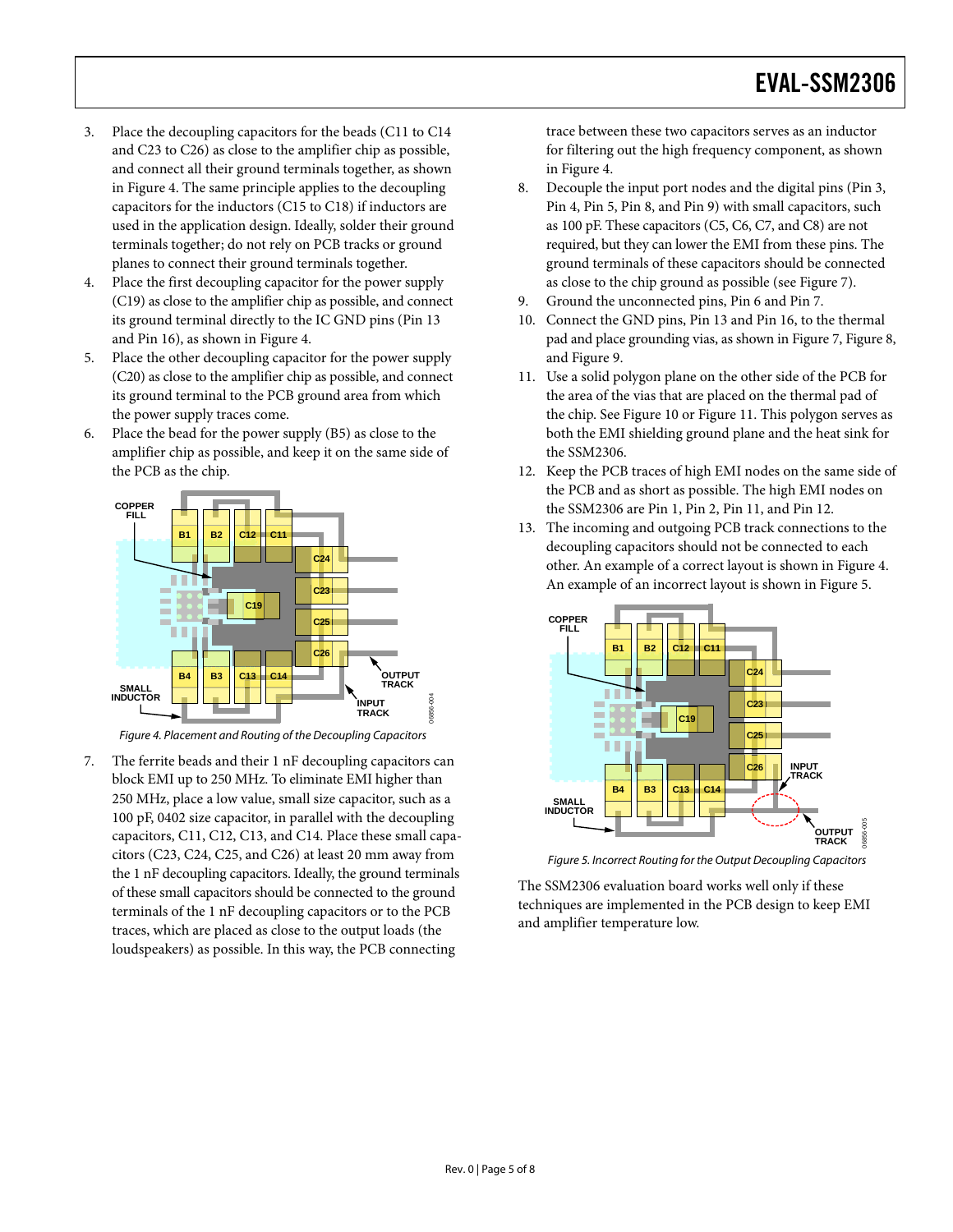### <span id="page-5-1"></span><span id="page-5-0"></span>EVAL-SSM2306



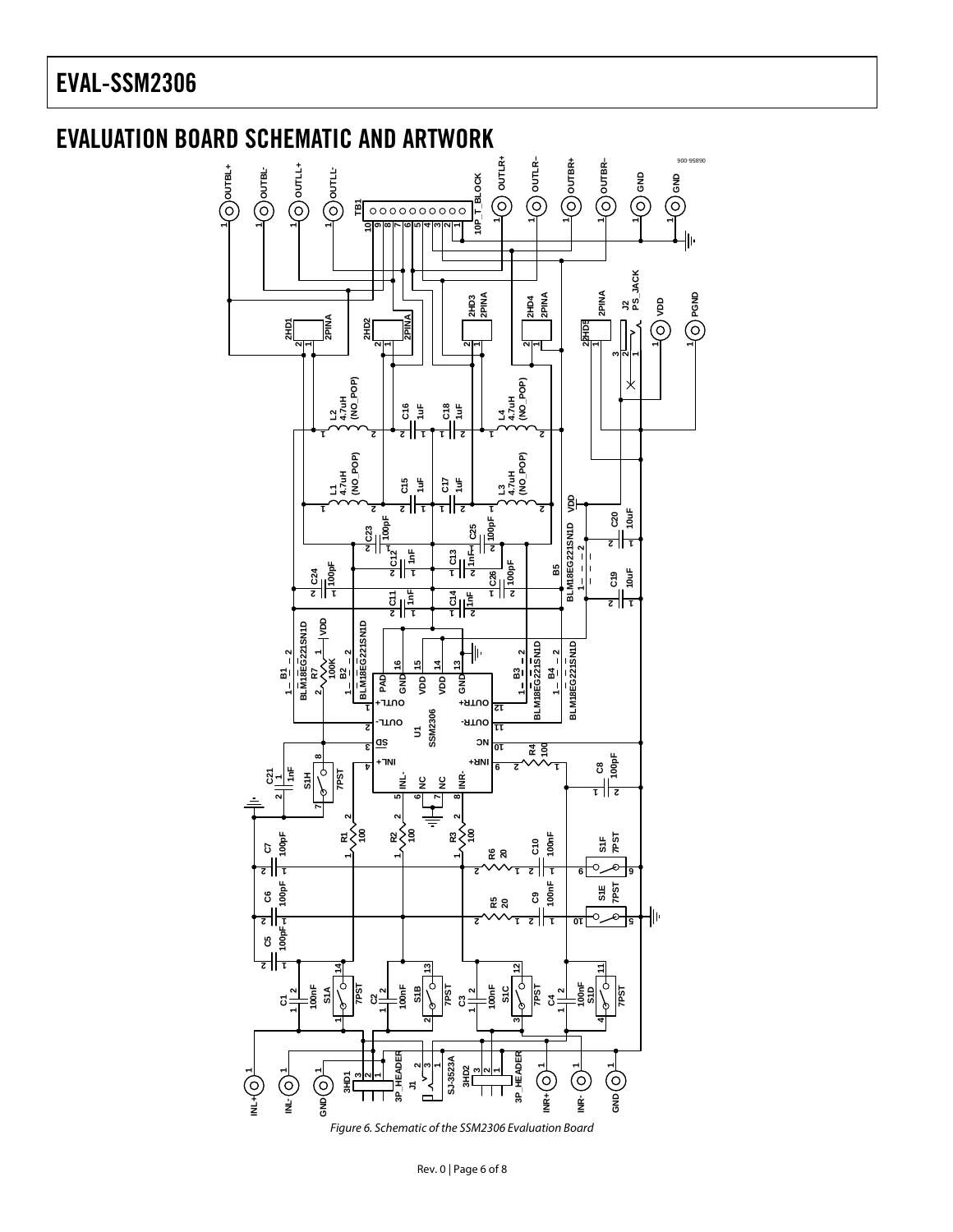### EVAL-SSM2306

<span id="page-6-0"></span>

Figure 7. Top Silkscreen Layer with Other Top Layers



Figure 8. Top Silkscreen



Figure 9. Top Layers Without the Top Silkscreen Layer



Figure 10. Bottom Layers of the Evaluation Board



Figure 11. Mirrored Bottom Layers of the Evaluation Board